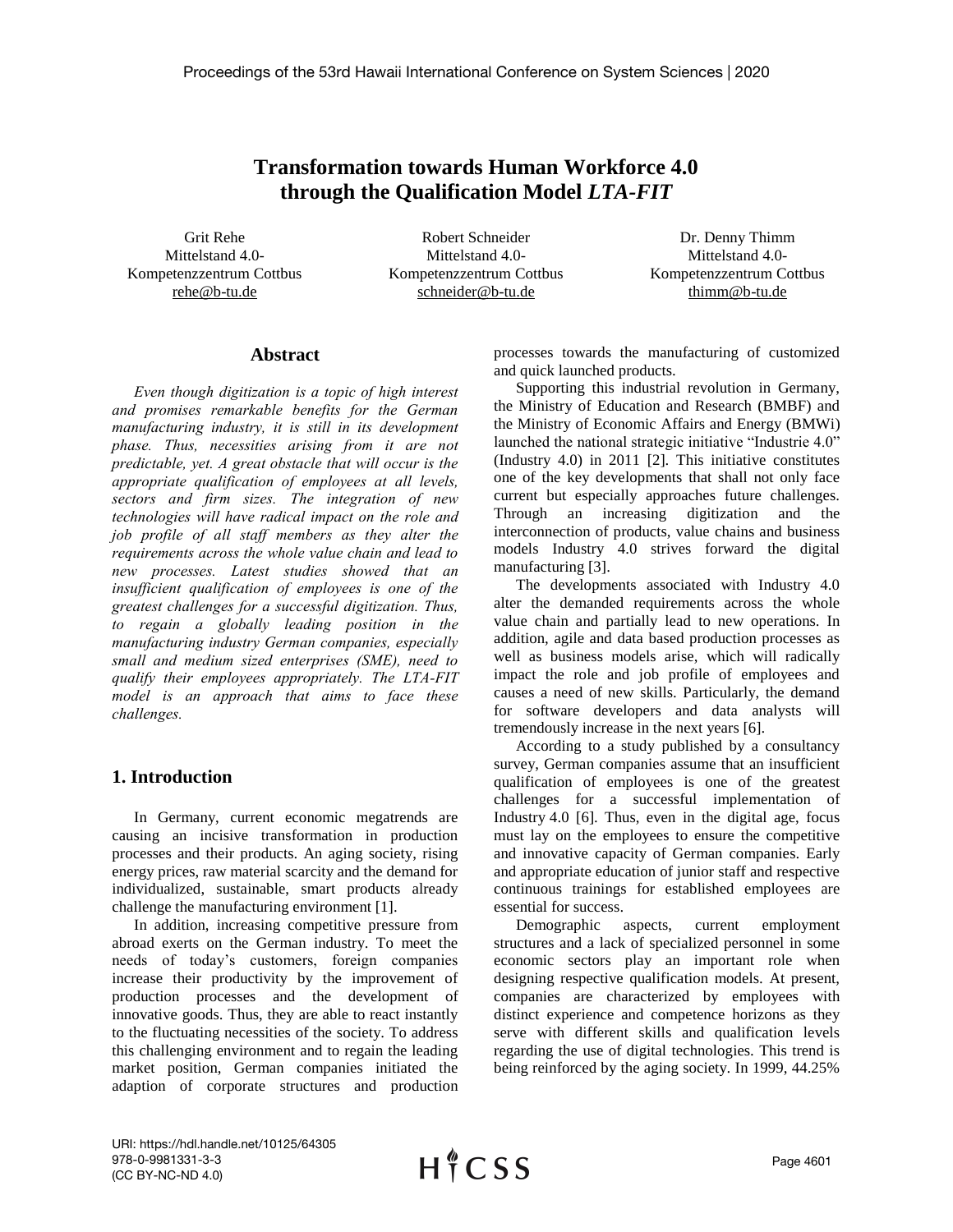of the employees<sup>1</sup> were 40 years or older. Eighteen years later, this share increased to 56.21%, recording an upward trend [7].

Looking at the needed improvements of digital expertise in German companies and the demographic structure, a multi-generation approach is becoming more and more important. Qualification models need a design that considers employees of all ages, the distinct levels of knowledge and especially the aim of the qualification itself.

This paper presents the qualification model *LTA-FIT*, which meets the needs explained above. The abbreviation *LTA-FIT* stands for *Learning*, *Training*, *Assistance* – *Formats, Issues, Tools*. The model mediates both, professional and methodological skills as well as personal and social skills in the context of Industry 4.0. Thereby, the recommendations published in the latest study of the social partners concerned with qualification methods and tools are regarded [8].

The paper is structured as follows. Section 2 gives an overview on the theoretical background and explains the necessity of a holistic qualification model that goes beyond the scope of learning factories. Afterwards the *LTA-FIT* model as possible answer to the outlined needs is introduced. In section 4 the paper describes the transfer of the model into technological applications, and thus its integration into a company's intern processes. Finally, conclusions will be given in section 5.

## **2. Theoretical framework**

#### **2.1 State of the art**

 $\overline{a}$ 

Traditional vocationally-oriented education in schools have long been replaced by work-based learning and competence-building [9]. According to Kock and Ellström (2011), this kind of training is seen as a key driver for the enhancement of productivity as well as for their innovation performance and competitive capacity [10].

The academic literature discusses three variants of workplace learning; formal, non-formal and informal learning. Formal learning is characterized by a high degree of planned or organized activities. This may be processed by courses or by studying relevant books and journals. Furthermore, formal learnings are attributed to certifications and/or grading [10]. Nonformal learning differs from the previous to this extent that participants are not certified or graded. Informal learning refers to acquisition of knowledge in the daily

work. This type of learning is not planned but rather occurs regularly at work, for instance, through the participation in staff-meetings, job rotation or teambased work [10].

For a successful learning design a pairing of informal and (non-)formal learning approaches shall be considered [11].

In the context of Industry 4.0, only few qualification models have been developed. Most of the studies rather follow the question of ideal learning environments and conditions to develop learning theories or to outline factors that need to be considered [9], [10], [11]. Others describe the competencies and knowledge that needs to be imparted for a successful digital qualification [12], [13], [14].

One qualification model that gained high interest in the field of digitization is the learning factory. A learning factory reflects value chain sections in an idealized mode and uses formal and informal learning approaches to serve as an optimized qualification environment [15]. In the past, such factories were built with variant areas such as manufacturing (TU Vienna [13], TU Darmstadt [16]), energy efficiency (Green Factory Bavaria [17]) or service operations processes (McKinsey Capability Center Atlanta [16]) to name but a few.

However, learning factories inhere some disadvantages. Most of them have complex designs with highly connected components, which is often associated with a tremendous amount of operational and technical challenges. Furthermore, learning factories are expensive in purchase, operation and maintenance [18]. These high costs as well as the different challenges are only manageable for financially-strong companies or institutes and may impede an implementation in SME. This assumption is supported when considering the examples of bestpractice. Abele et al. (2019) present an impressive list of 31 learning factories that they approve to be good examples [19]. An analysis of this list reveals that all of these factories are either established in large-scale enterprises such as Daimler, MAN and BMW or are located at research institutes or universities. However, since SME constitute 99.5% of all organizations in the Germany economy and 63.2% of employment, it shall be of high interest to find a learning design that is also affordable for SME [5].

Besides this, learning factories are quite inflexible when it comes to (ad-hoc) adjustments or enhancements [19]. Thus, new developments in the manufacturing sector are difficult to implement, respectively need a long lead time for realization.

In addition, learning factories do not follow a lowthreshold approach. Rather, employees are requested to train specific processes and thus, to be prepared for a

<sup>&</sup>lt;sup>1</sup> Here, employees with subject to social insurance contributions are meant.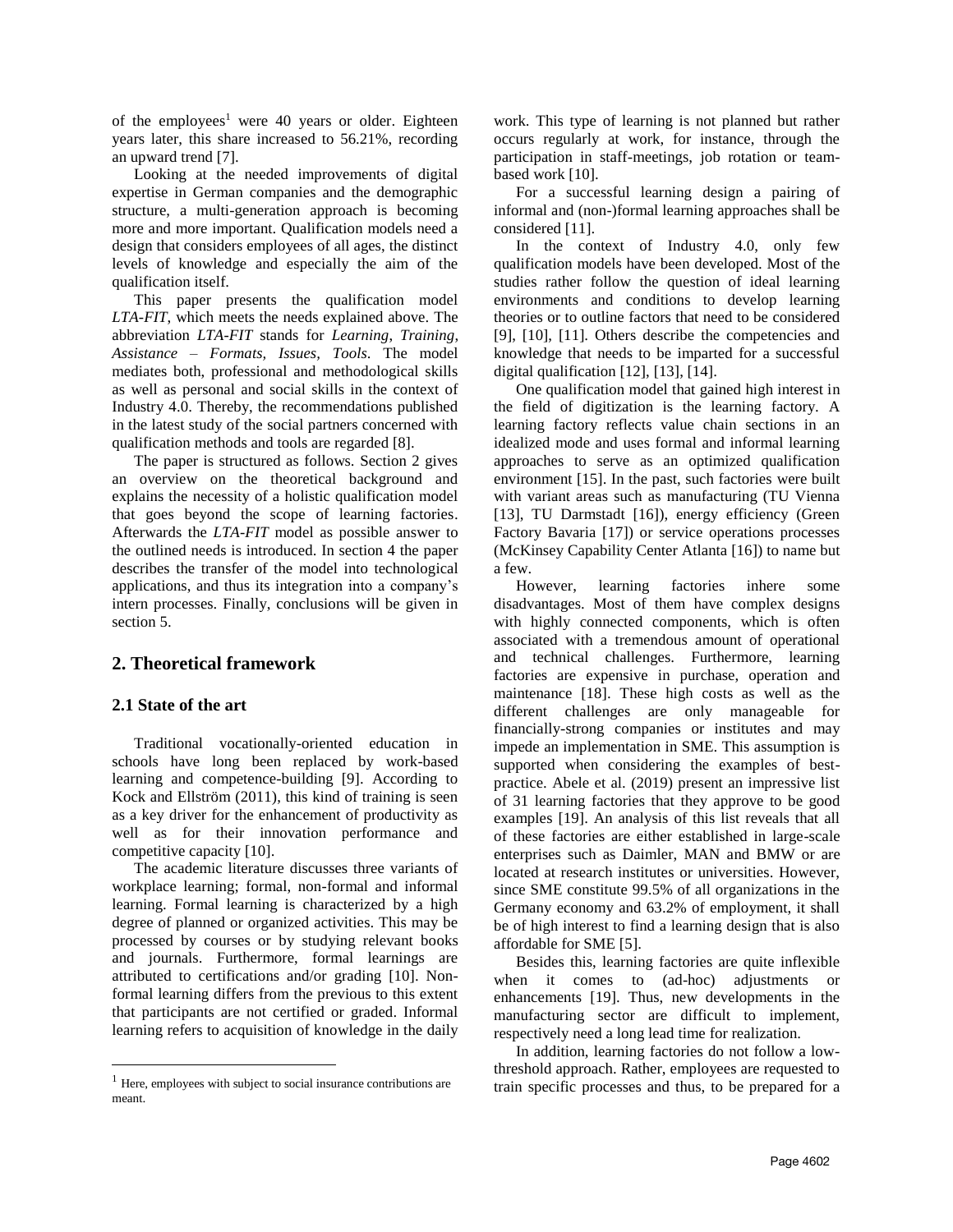smart production environment. Information on digitization, Industry 4.0 or future developments of the enterprise are usually not provided. Still many employees connect digitalization at work with job losses and fewer job opportunities [20]. Therefore, learning in the context of Industry 4.0 requires the sensitization and enlightenment of the employees for the topic itself and their role within the digitization process. A learning factory does not provide such scope.

Finally, learning factories depict idealized replications of workplaces [15]. Hence, they differ from the real workplaces of the individual employee. This may outface employees and hamper a successful application of acquired knowledge. An on the job accompaniment could counteract suchlike behaviors. However, current factories do not consider a downstream assistance.

Learning factories may be a good approach for the practice of specific process tasks, however, they show some weaknesses that need to be tackled.

## **2.2 Research objective**

The above clarifies that learning factories are a good first move for learning in the age of digitization. However, there is still a lack of a model that sensitizes, trains and accompanies employees during the digital transition of their work(-place) and tasks to counteract negative learning processes and possibly resulting inefficient manufacturing procedures.

As mentioned before, in major the German economy constitute of SME. Thus, an appropriate qualification design must primarily meet the needs of German employees working in such companies. To ensure an implementation and application, the design has to be affordable for the companies themselves.

The *LTA-FIT* model refers to a qualification design that aims to cover these needs. By investigating the models' structure, core elements and workflow its suitability will be surveyed. Furthermore, the implementation of the *LTA-FIT* concept in a technical manner will be discussed to reveal its applicability in purely technology driven environments and to allow the concept adaption to company specific topics.

# **3. Digitized qualification with** *LTA-FIT*

The *LTA-FIT* model refers to a qualification model developed by the governmental project *Mittelstand 4.0- Kompetenz-zentrum Cottbus* (*SME 4.0 Competence Center Cottbus*  $[4.0CCC]^2$  in cooperation with the Chair of Automation of the Brandenburg University of Technology Cottbus-Senftenberg.

Accordingly, the qualification model was developed to answer the economic requirements of a digitally qualified society in Germany.

This chapter introduces the *LTA-FIT* model and outlines its objective, target group, structure, core elements and workflow.

## **3.1 Objective**

Within the scope of the *LTA-FIT* model, topics, especially those dealing with digitization in SME, are gathered and edited to communicate them subsequently by appropriate methods towards the target groups. Thereby, the models' major objective is to raise the awareness of topics related to Industry 4.0 and to increase the digital skills of the individual actors (employees, executives, owners, operation parties) as well as of the companies as a whole. Three specific targets are set, which serve as a guide for a successful increase of the digital qualification.

First, strengthening the innovation capacity in the distinct enterprises. This refers to the ability of designing and implementing in-house digitization projects in cooperation or involvement of the employees. *LTA-FIT* serves as basis to enable both, the management and staff members, to operate innovative, forward-looking and successful in a competitive economy.

Second, raising the awareness of, respectively strengthening already existing integrated trainings in enterprises. A continuous job-accompanying education or a hands-on mentality at the individual workplace, promises a successful and job profile oriented qualification.

Third, sensitize SME for the benefits and meanings of internal company agreements in relevant sectors such as personnel development, working hours, security, data protection or quality assurance. Such agreements create clarity for staff members and help to navigate the company through the era of digitization.

Technology enhanced qualification models based on individual and self-reflected methodologies, will improve the transformation of human workforce in the age of Industry 4.0 and thus, ensures to reach the models' objectives.

# **3.2 Target group**

The *LTA-FIT* model primary aims to qualify SME and their staff members in Germany to safeguard a successful digital transformation in the economy. As outlined previously, SME make up the major share of

 $\overline{a}$ <sup>2</sup> www.kompetenzzentrum-cottbus.digital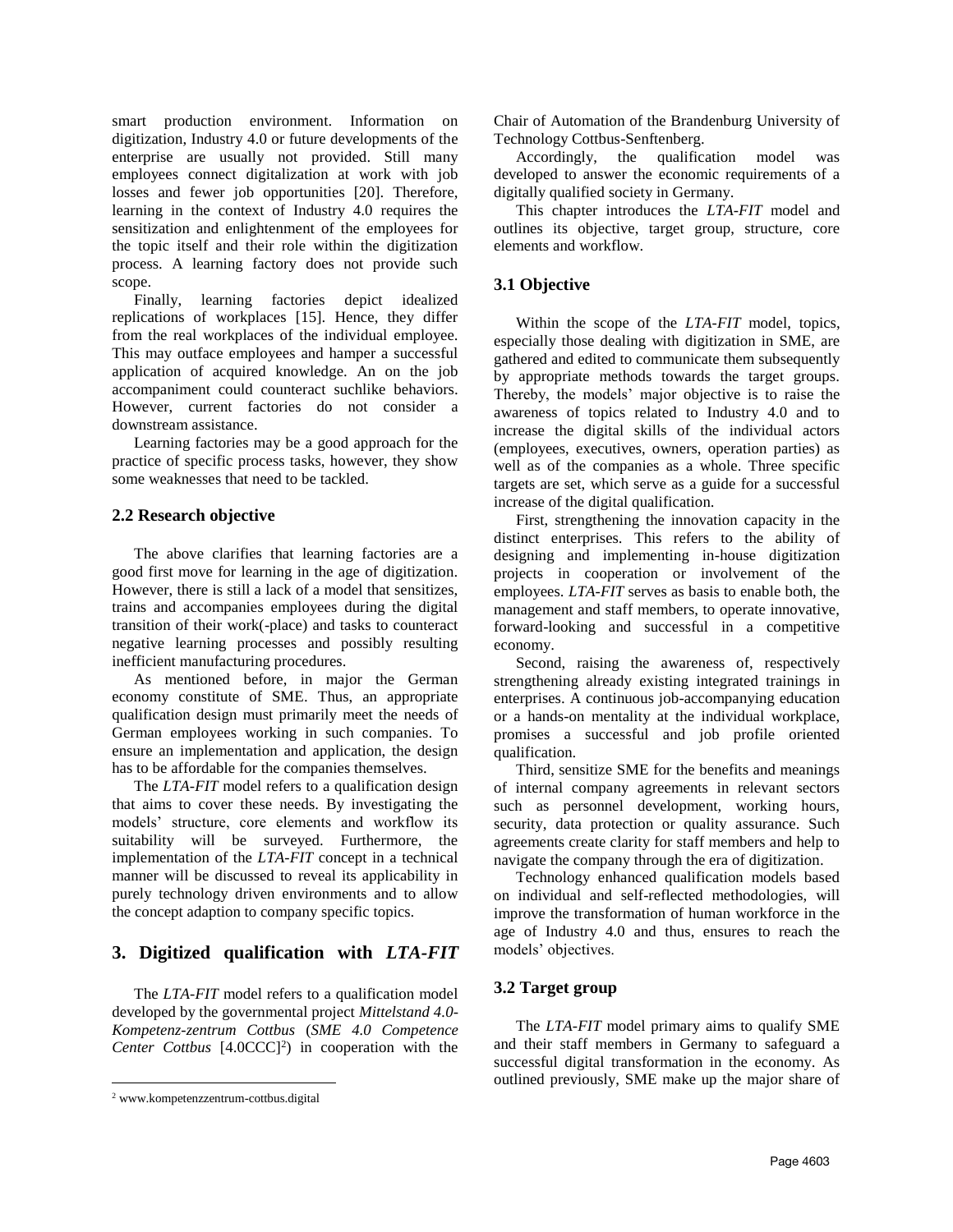all organizations in Germany and account for a huge portion of employment. For this reason, the models' structure gears especially towards SME, even though it is applicable in large-scale enterprises.

Within the SME, diverse target groups with different backgrounds, experiences and motivations must be defined. However, for a consistent implementation of digital technologies appropriate qualifications must address all target groups within the companies.

Firstly, executives are addressed. They are usually responsible for the implementation of new technologies. Thus, they need a detailed knowledge about the scope of application, the mode of operation and integration into existing processes.

Moreover, high attention has to be paid on the operating staff members. This target group is getting into direct contact with new implemented technologies. For this reason, it is essential that they are qualified for the usage of newly integrated machineries, software, technics and applications. Besides, the very specific and task-based qualification content, also basic knowledge must be taught to ensure an understanding for the overall context and to create acceptance for the implementation of digitization.

The introduction of new or digitized working processes requires the involvement of works councils. They need to be qualified first and foremost with regard to cross-cutting topics such as labor and data security, changes in working time models and organization as well as in new production processes. Although in Germany only a small proportion of companies have a works council, developments of process and application examples in cooperation with such councils also creates benefits for employees in companies without respective establishments. In addition, pioneer users of new technologies will probably not be found in microenterprises, but in companies with larger workforce. Therefore, it is unavoidable to include works councils.

Finally, also entrepreneurs are targeted, as they are the final decision makers in a company. Only if they understand the necessity of digitization approaches and are convinced that an implementation leads to market advantages, they will allow such innovative investments. Therefore, entrepreneurs must be sensitized for basic technologies and methods

## **3.3 Structure and elements of the** *LTA-FIT* **model**

The *LTA-FIT* model has three core elements, the relevance-ability analysis, the qualification levels *Learning, Training* and *Assistance* as well as the didactical approach through the modules *Formats,* 

*Issues* and *Topics*. Figure 1 depicts the models' core elements and exemplifies the coherence of the different components. In the following sections workflow and details of the core elements will be explained.



*LTA-FIT* **model**

**3.3.1 Relevance-ability analysis** The first core element embodies the developed relevance-ability analysis. This analysis constitutes the starting point of the model as it determines the degree of qualification in an enterprise and of its employees. The characteristics to determine the distinct qualification levels are based on the Fraunhofer shell model [21]. Their definitions are given in Table 1.

The analysis considers four different levels of qualification. While the lowest level (level 0) refers to the non-existence of any digitization activities and/or skills, level 3 as the highest level reflects the presence of self-organizing systems and holistic thinking among the staff members.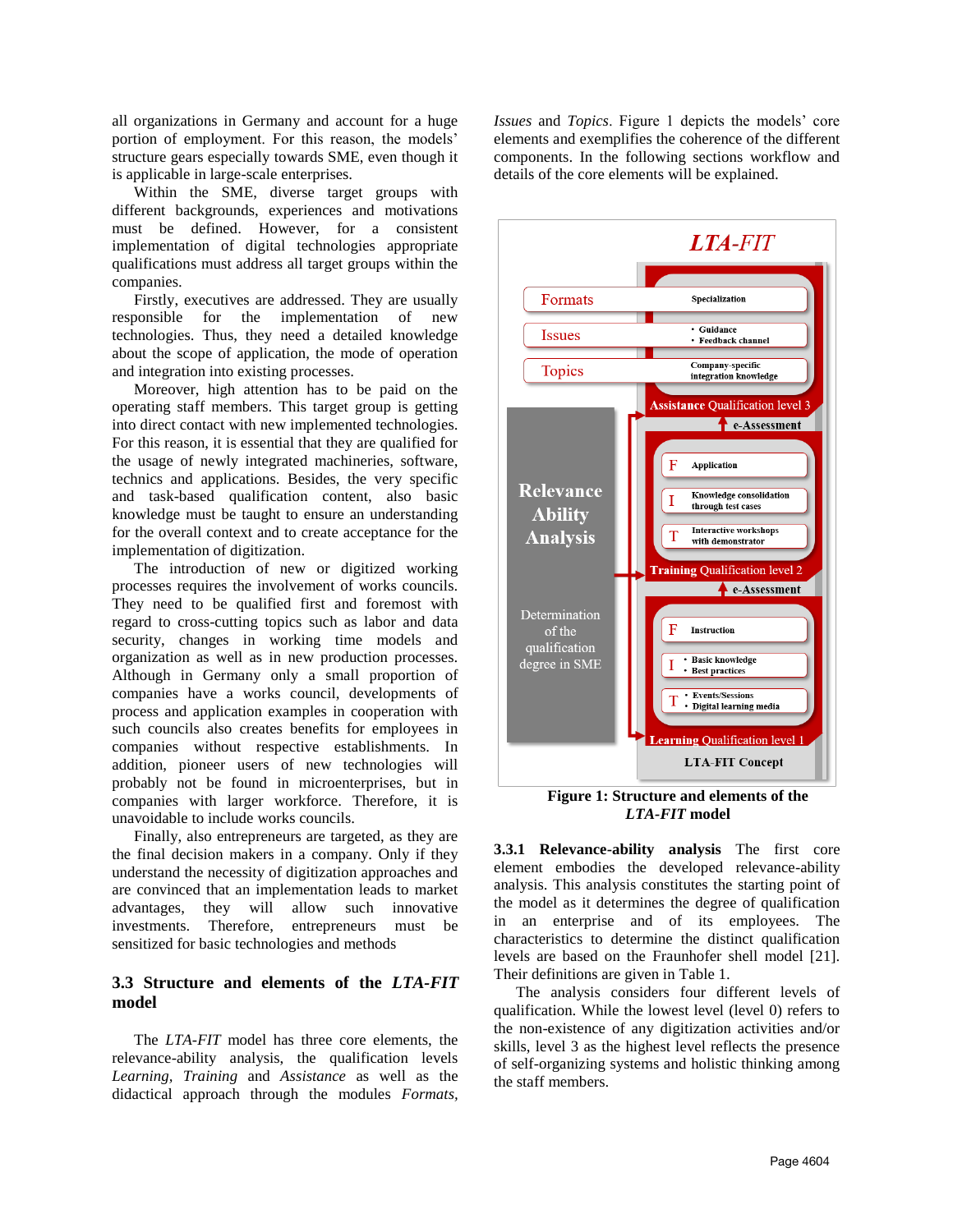|                              | Degree of<br><b>Digitization</b> in<br><b>Companies</b><br>(Maturity Level) | <b>Oualification</b><br><b>Level of Staff</b><br><b>Members</b><br>(Professional &<br>Methodological<br>Skills) | <b>Oualification</b><br><b>Level of Staff</b><br><b>Members</b><br>(Individual &<br><b>Social Skills)</b> |
|------------------------------|-----------------------------------------------------------------------------|-----------------------------------------------------------------------------------------------------------------|-----------------------------------------------------------------------------------------------------------|
| O-Level<br>$\bf{0}$          | Not existing                                                                | Operational<br>process<br>knowledge,<br>ability to reflect<br>(no digitization<br>skills)                       | Learning<br>receptivity,<br>willingness to<br>change,<br>communicative<br>skills                          |
| O-Level<br>П<br>(Learning)   | Digital data<br>analysis                                                    | Capacity of<br>object<br>abstraction.<br>presentation skills                                                    | Creativity,<br>problem solving<br>capabilities                                                            |
| O-Level<br>2<br>(Training)   | Interconnected<br>engineering<br>facilities.<br>processes &<br>products     | Capacity of<br>process<br>abstraction.<br>result-driven<br>operations                                           | Self-<br>responsibility &<br>ability, autonomic<br>operations,<br>willingness to<br>cooperate             |
| O-Level<br>3<br>(Assistance) | Self-organized<br>systems                                                   | Organizational<br>capabilities &<br>skills                                                                      | Holistic thinking,<br>sense of<br>accountability                                                          |

**Table 1: Characteristics of the different qualification levels [21]**

**3.3.2 Qualification measures** *LTA-FIT* **and their didactics** The second core element refers to the qualification level *Learning*, *Training*, *Assistance* – LTA. They form the basis of the model as they enable companies and their employees to obtain a higher qualification. *Learning* measures are serving to reach the first qualification level. The *Training* refers to the second level and *Assistance* is the guidance for the last (third) level. The levels *Learning* and *Training* are completed through subsequent e-Assessments (see section 2.4.1).

Each qualification level demands an own didactical approach, as the participants of the distinct levels show different skill, experiences and knowledge. Therefore, the concept FIT (*Format*-*Issue*-*Topic*) is integrated into the respective qualification level.

The *Format* summarizes the overall objective of a measure and thus, adapts the needs of SME. The qualification content is issued by digital and analogue media and resources as well as by appropriate methods such as the application of demonstrators. The *Topic* describes and names the particular purpose of the qualification and provides a clear working title.

*Learning – Level 1* In case the relevance-ability analysis concluded the lowest qualification level, *Learning* measures are suitable to impart a first basic knowledge. Through this measure rather a broad and

general spread of issues is covered. The *Learning* measures want to raise the awareness for the importance of digitization, aim to strengthening existing individual skills and knowledge, and imparts new and basic knowledge about specific and for the participants' relevant digitization topics.

Didactically, this level makes use of instructions as *Format*. Typical *Issue*s are diverse digital *Learning* medias, such as videos, augmented reality (AR) applications or education games which is combined with traditional lectures (blended learning). The *Topics* discussed refer to the demand of the participants. However, they do not overcome the imparting of basic knowledge and presentation of good practices.

*Training – Level 2* Measures within the *Training* level aim to solidify newly won or already existing knowledge. Thus, the qualification builds upon the experiences gained through the *Learning* measures or know-how earnt on the job. The level is specified towards the individual needs of the participants and helps them to improve their skills through practical workshops.

This application idea refers to the *Format*s intended in this level. The discussed *Topics* refer to the demand of the participants and are oriented on their already existing knowledge. Laboratories, model factories or (mobile) demonstrators serve as *Issue*s where participants get the opportunity to test new technologies and evaluate their relevance for the own job profile.

*Assistance – Level 3* In the *Assistance* level the content is more specialized and addresses concrete obstacles and requirements. A strong implementation guidance and high practical relevance will be achieved through offers that are oriented to specific projects in the companies. Thus, it serves as support during the practical application, even at the own workplace. To obtain the highest possible degree of qualification in Germany, these forms of *Learning* opportunities are made open to other interested parties (e.g. multipliers). In this way, a professional exchange and/or a general information transfer of individual experiences is enabled.

The *Topics* within this qualification level are company and workplace specified. The integration during the usual working day is focused. The whole is issued by feedback channels and guiding instruments such as manuals or 3D-visualisation through AR application.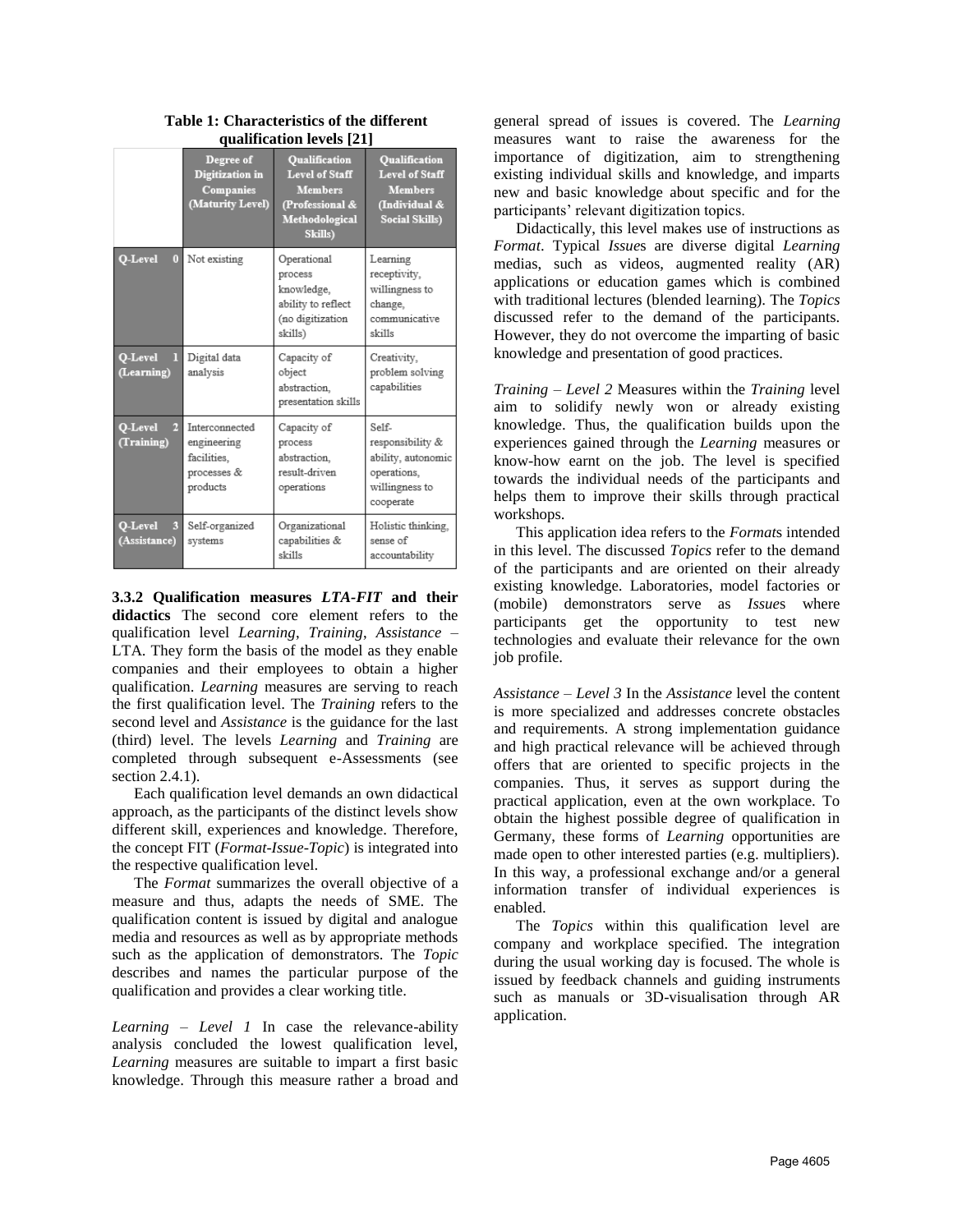## **3.4. Experimental Validation through** *LTA-FIT* **applications**

**3.4.1 Operating** *LTA-FIT* **in the Brandenburg industry** The *LTA-FIT* model was developed in the German Federal state of Brandenburg by the 4.0CCC. Due to its variant rich and heterogeneous industrial composition Brandenburg served as a good and wide spread application area. Between May 2018 and May 2019 the Center offered 80 *LTA-FIT* workshops with more than 750 participants. The covered topics ranged from workshops transferring knowledge about new technologies to seminars that improved the participants' digital soft skills. Highly questioned topics at all qualification levels were:

- Augmented & Virtual Reality (AR & VR)
- Human-Robot-Collaboration
- IT Security
- Innovation Management
- Process Analytics

The particular *LTA-FIT* measures were offered in different settings. One setting has been the in-house offer. Following a two-week rhythm, *Learning* qualification seminars have been performed. In addition, qualification events where organized. During these events, participants had the opportunity to visit workshops dealing with different topics on all levels. Furthermore, on site company workshops were conducted. Here, the 4.0CCC visited SME that asked for help and qualified the staff members on site.

Moreover, the Center developed an online platform, which is continually enlarged by newly generated contents. This platform provides the qualification content of all offline workshops as well as additional *Learning* material. This *LTA-FIT* platform allows a time and location independent qualification for interested parties. In addition to the qualification contents, also e-Assessments for the levels *Learning* and *Training* are available on this platform. The assessments allow participants to review their newly gained knowledge and to examine, whether further qualifications for a particular level are required.

**3.4.2 Gained experiences** The gradual approach of the *LTA-FIT* model shows high acceptance. Both, quantitative and qualitative evaluations depict a high satisfaction of the participants. Figure 2 gives detailed information on this.



**Figure 2: Evaluation results**

In addition, it became clear that operation practices as approach under the level *Assistance*, are demanded as much as basic learnings. Work-based learning and Learning-by-doing are important methods and are common applied qualification approach in SME. Thus, also in the era of digitization. This perception is already supported by the study "Arbeit 4.0" (Work 4.0) [22].

# **4. Reaching** *LTA-FIT* **operational maturity**

The experiences of the *LTA-FIT* model in the previous described form of application, encouraged the 4.0CCC to go one step ahead. Thus, the model has been transferred and matured into two different technical solutions, that are applicable for the integration into a company's intern processes. This strategy allows companies to adopt individual topics and makes *LTA-FIT* portable.

## **4.1** *LTA-FIT* **implemented in AR-glasses**

AR offers completely new opportunities. This technology transfers virtual pictures into reality and thus, provides additional information.

The 4.0CCC adopted these conditions and developed an *LTA-FIT* application for AR-glasses (here HoloLens® I). The application aims to support the qualification in the fields of assembling, (remote) maintenance, production and much more. Representing these various possible applications, the Center established a demonstrator showing the *LTA-FIT* qualification of an assembly process.

Just like the basic *LTA-FIT* model, the technological approach offers the modules *Learning*, *Training* and *Assistance* (see Figure 3).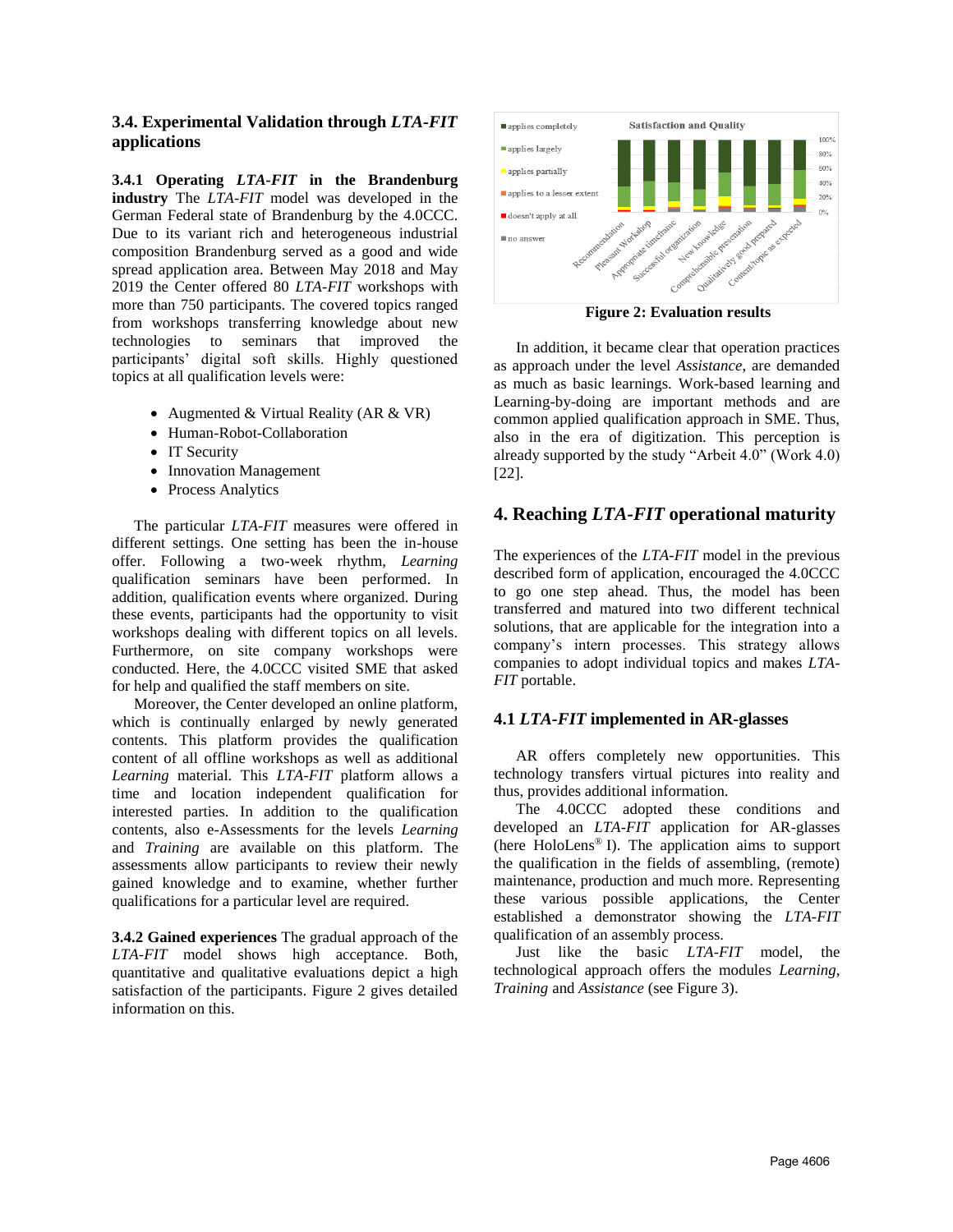

**Figure 3:** *LTA-FIT* **application for AR-glasses exemplifying an assembling process**

Within the *Learning* module the user is taught how to assemble a cylinder with a cube. For this purpose, the assembling process itself combined with a short instruction is displayed virtually. Simultaneously, the colors red, for an incomplete or wrong assembly, and green, standing for a successful assembly, are introduced.

In the subsequent *Training* module, users can apply their newly won knowledge. Under a short instruction, the user needs to assemble a virtual cylinder and cube as taught during the *Learning* phase. The *Training* aims to consolidate the knowledge, to the point that the user is able to carry out the whole assembly independently. In case of success cylinder and cube lights up in a green color.

During the final module – *Assistance* – users must assemble a real cylinder with a cube. The *LTA-FIT* application recognizes and tracks the real cylinder and cube, and thus, is able to detect, whether the assembly have been carried out successfully or not. This enables a real-time *Assistance*, especially for new and sophisticated assembly processes. Concurrently, a quality management through *Assistance* is provided.

Each module of the *LTA-FIT* AR application can be started individually and repeated as often as desired.

Through this approach an individual qualification based on the users' individual capabilities can be assured. Moreover, no additional accompaniment by a proficient is necessary.

This modular *LTA-FIT* application is adoptable to any manufacturing company and provides a new, individual, independent and futuristic qualification method.

#### **4.2** *LTA-FIT* **as tablet-application**

In the manufacturing sector, occupational safety is a topic of high concern. Depending on the industry, protective suits are an important element of the staff security. Especially, within the steel production many different protective suits with different properties respective their operating site are used. In order to assure an appropriate use of the suits in the correct environment, comprehensive trainings are required.

For these trainings, the 4.0CCC designed an Android-based tablet application. Similar to the ARglass application a menu offers the three modules *Learning*, *Training*, *Assistance* from which the user can choose. Figure 4 displays this menu, together with the three modules.



**Figure 4: Qualification of protective suit properties and application.**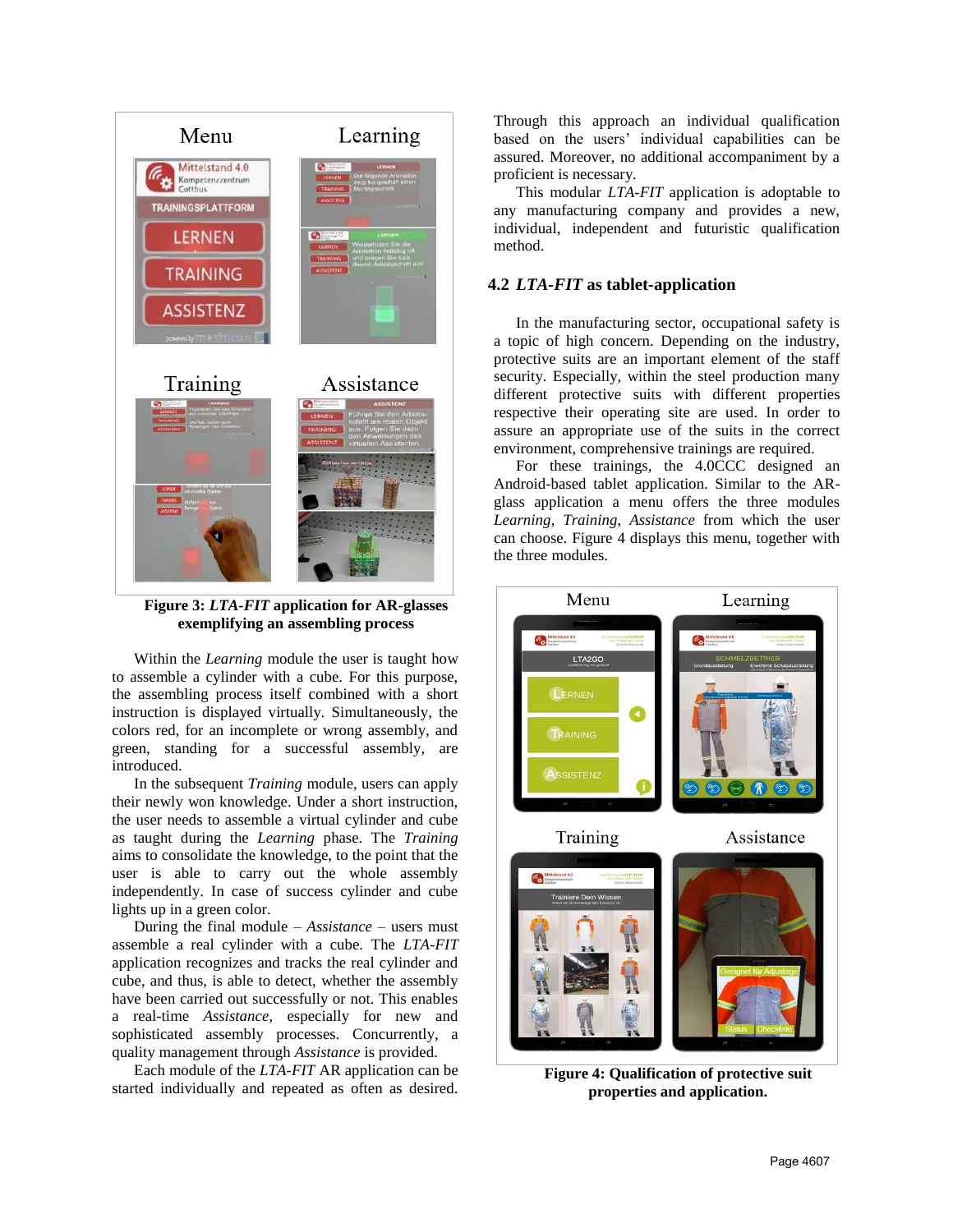In the *Learning* section, information about the particular suits, their individual properties, their components and application areas are provided. For an interactive *Learning*, both symbols and pictures are equipped with features to serve as a tool with additional information.

A hands-on and ludic mentality is also included during the *Training*. Based on the gained knowledge users have to match the protective suits with their respect operation site. A level system shows the *Training* progress encouraging the individual user to deepen the knowledge.

The *Assistance* module is designed for an on the job application. Based on AR the different suits can be scanned and extra information regarding their properties and operation site occur on the tablet (see Figure 4 – *Assistance*). In this way, employees are supported on their job, as the application helps to clarify uncertainties and supports the occupational safety.

Similar to the development presented under chapter 4.1, the tablet-based application offers an individual, time and location independent, repeatable and mobile qualification. Also, the topics that shall be imparted can be customized in accordance to the companies' necessities.

# **5. Conclusions and Outlook**

Digitization and its implementation in the German industry is already in process with the aim to regain the global leadership in the manufacturing industry. Especially, SME are highly concerned with this topic. As the greatest share of German organizations, they need to adapt new arising technologies to keep up with international markets. Besides the adaption of such technologies, also an appropriate qualification is required. All, entrepreneurs, executives, operating staff and works councils need to understand the necessity of Industry 4.0 with their associated changes.

For the transfer of the respective knowledge and the qualification of the affected staff members, the SME 4.0 *Competence Center Cottbus* developed the *LTA-FIT* model. The modules *Learning*, *Training* and *Assistance* build upon each other and allow a stepwise qualification in accordance to the individual level.

The *Learning* level catches up with those employees that are highly concerned with current and future developments on Industry 4.0, worried about possible negative impacts on own job profiles and uncertain whether they are able to meet future requirements. Within the *Training* phase individual skills are trained by using certain knowledge and thus, to be prepared for a digitized workplace. Through the

*Assistance* employees get support on the job to address uncertainties and specific workplace demands.

Both, *Learning* and *Training* follow a rather formal learning concept. However, the *Assistance* pillar uses an informal learning design and thus, ensures a (non-) formal and informal approach as recommended by previous researches. This permits the mediation of variant competences as demanded by diverse researchers.

Comparing the model with learning factories it become apparent that such factories may serve as a part of the *Training* pillar. The similarities of *Training* and the learning factory concepts arise from the utilized *Issues* of the model*.* An integration of learning factories in the *LTA-FIT* model may be an interesting strategy that shall be considered for further developments.

The transfer of the *LTA-FIT* model into technical solutions enable an individual, time and location independent, repeatable and mobile qualification of each single employee. Furthermore, they allow an adaptation to a broad field of industries and topics and may serve as a blueprint. In addition, the technical implementation allows an adoption of the model to every learning environment or condition and thus can make use of previous research.

The model is especially of interest in SME. SME have in comparison to large-sized companies a weak manning level. Therefore, individual employees need to cover different workspaces. Often they are tasked solely, so that an overlapping with the responsibilities of others is rarely given. These circumstances demand an individual oriented qualification. Moreover, the costs for such individual trainings need to be kept on a low level, as they are probably performed with the majority of staff members.

The *LTA-FIT* is adjusted to such situations, as a topic specific and knowledge oriented learning at the workplace is supported. The technical solutions serve as inexpensive templates for the adoption of individual topics and thus, are affordable for SME.

In conclusion, the model complements existing education and training concepts and helps to bring out, secure and retain skilled workers in German SME.

The Chair of Automation was awarded as European Digital Innovation Hub in 2019 [23]. This in turn will support a roll-out of the *LTA-FIT* model into a wider European SEM audience.

## **6. Acknowledgment**

This publication is funded and supported by the German Federal Ministry of Economic Affairs and Energy through the initiative Mittelstand-Digital.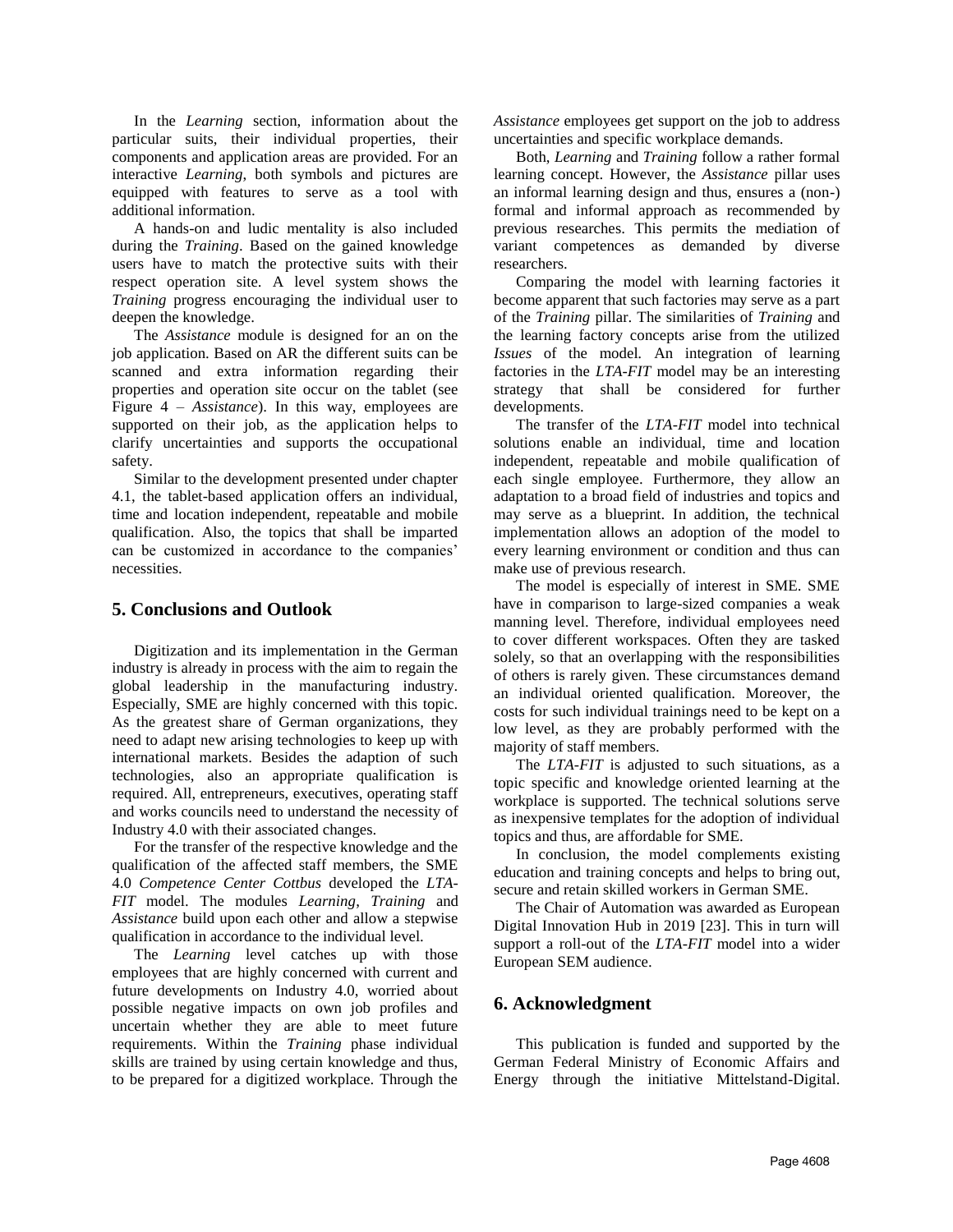Mittelstand-Digital informs small and medium-sized enterprises about the opportunities and challenges of digitization. 26 regional centers of excellence help the small retailer as well as the larger production site with expert knowledge, demonstration centers, networks for the exchange of experience and practical examples. One of these regional centers is the SME 4.0 Competence Center Cottbus (Mittelstand 4.0- Kompetenzzentrum Cottbus) with the project number 01MF17001A [\(https://www.b](https://www.b-tu.de/en/automation/research/projects/current-projects#c174887)[tu.de/en/automation/research/projects/](https://www.b-tu.de/en/automation/research/projects/current-projects#c174887)

[current-projects#c174887\)](https://www.b-tu.de/en/automation/research/projects/current-projects#c174887).

### **7. References**

- [1] E. Westkämper, "Struktureller Wandel durch Megatrends", "Digitale Produktion", Springer Vieweg Berlin, 2013, pp. 7-8.
- [2] K. Kagermann, W. Wahlster, J. Helbig, "Recommendations for Implementing the Strategic Initiative INDUSTRIE 4.0. Securing the Future of German Manufacturing Industry – Final Report of the Industry 4.0 Working Group", National Academy of Science and Engineering, Berlin, 2013.
- [3] European Commission, "Digital Transformation Monitor - Germany: Industrie 4.0", 2017 [Online] Available: [https://ec.europa.eu/growth/tools](https://ec.europa.eu/growth/tools-databases/dem/monitor/sites/default/files/DTM_Industrie%204.0.pdf)[databases/dem/monitor/sites/default/files/DTM\\_Industrie](https://ec.europa.eu/growth/tools-databases/dem/monitor/sites/default/files/DTM_Industrie%204.0.pdf) [%204.0.pdf,](https://ec.europa.eu/growth/tools-databases/dem/monitor/sites/default/files/DTM_Industrie%204.0.pdf) last access: Jun. 06<sup>th</sup>, 2019.
- [4] R. Drath, A. Horch, "Industrie 4.0 Hit or Hype? [industry forum]", IEEE Industrial Electronics Magazine, vol. 8, no. 2, 2014, pp. 56-58.
- [5] European Commission, "2016 SBA Fact Sheet Germany", 2016 [Online] Available: [http://ec.europa.eu/growth/smes/business-friendly](http://ec.europa.eu/growth/smes/business-friendly-environment/performance-review_en)[environment/performance-review\\_en,](http://ec.europa.eu/growth/smes/business-friendly-environment/performance-review_en) last access: Jun. 06th, 2019
- [6] R. Geissbauer, S. Schrauf, V. Koch, S. Kuge, "Industry 4.0 – Opportunities and Challenges oft he Industrial Internet", PricewaterhouseCoopers Aktiengesellschaft Wirtschaftsprüfungsgesellschaft, Frankfurt am Main, 2014.
- [7] Bundesagentur für Arbeit, "Beschäftigte nach Altersgruppen – Deutschland, West/Ost und Länger (Zeitreihe Quartalszahlen)", 2019 [Online] Available: [https://statistik.arbeitsagentur.de/Navigation/Statistik/Stat](https://statistik.arbeitsagentur.de/Navigation/Statistik/Statistik-nach-Themen/Beschaeftigung/Beschaeftigte/Beschaeftigte-Nav.html) [istik-nach-Themen/Beschaeftigung/Beschaeftigte/](https://statistik.arbeitsagentur.de/Navigation/Statistik/Statistik-nach-Themen/Beschaeftigung/Beschaeftigte/Beschaeftigte-Nav.html) [Beschaeftigte-Nav.html,](https://statistik.arbeitsagentur.de/Navigation/Statistik/Statistik-nach-Themen/Beschaeftigung/Beschaeftigte/Beschaeftigte-Nav.html) last access: Jun. 07<sup>th</sup>, 2019
- [8] Gesamtmetall, VDMA, ZVEI, IG Metall, "Agiles Verfahren- Ausbildung und Qualifizierung für Industrie 4.0. Handlungsempfehlungen der Sozialpartner", 2017 [Online] Available: [https://www.gesamtmetall.de/sites/](https://www.gesamtmetall.de/sites/default/files/downloads/basispapier_agiles_verfahren_versand_17-03-28.pdf)

[default/files/downloads/basispapier\\_agiles\\_verfahren\\_ver](https://www.gesamtmetall.de/sites/default/files/downloads/basispapier_agiles_verfahren_versand_17-03-28.pdf) [sand\\_17-03-28.pdf,](https://www.gesamtmetall.de/sites/default/files/downloads/basispapier_agiles_verfahren_versand_17-03-28.pdf) last access: Jun. 07<sup>th</sup>, 2019

- [9] K. Illeris, "Workplace learning and learning theory" Journal of Workplace Learning, vol. 15, no 4, 2003, pp. 167-178
- [10] H. Kock, P.-E. Ellström "Formal and integrated strategies for competence development in SMEs," Journal of European Industrial Training, vol. 35, no. 1, 2011, pp. 71-88
- [11] P. Tynjälä "Perspectives into learning at the workplace," Educational Research Review 3, 2008, pp. 130-154, [http://s3.amazonaws.com/assets.paboweb.nl/assets/353/](http://s3.amazonaws.com/assets.paboweb.nl/assets/353/Werkplekleren_Educational_Research_Review.pdf) [Werkplekleren\\_Educational\\_Research\\_Review.pdf](http://s3.amazonaws.com/assets.paboweb.nl/assets/353/Werkplekleren_Educational_Research_Review.pdf)
- [12] A. Schmidt, C. Kunzmann "Towards a Human Resource Development Ontology for Combining Competence Management and Technology-Enhanced Workplace Learning," in On the Move to Meaningful Internet Systems, vol. 4278, Springer, Berlin, Heidelberg, 2006
- [13] S.Erol, A. Jäger, P. Hold, K. Ott, W. Sihn "Tangible Industry 4.0: a scenario-based approach to learning for the future of production," Procedia CIRP, vol. 54, 2016, pp. 13-18
- [14] S. Adolph, M. Tisch, J. Metternich "Challenges and approaches to competency development for future production," Journal of International Scientific Publications, vol. 12, 2014, pp. 1001-1010
- [15] M. Tisch, C. Hertle, E. Abele, J. Metternich & R. Tenberg "Learning factory design: a competencyoriented approach integrating three design levels," International Journal of Computer Integrated Manufacturing, vol. 29, no. 12, 2016, pp. 1355-1375
- [16] E. Abele, J. Metternich, M. Tisch, G. Chryssolouris, W. Sihn, H. ElMaraghy, V. Hummel, and F. Ranz, "Learning Factories for research, education, and training," Procedia CIRP, vol. 32, 2015, pp. 1–6
- [17] S. Kreitlein, A. Höft, S. Schwender, and J. Franke, "Green Factories Bavaria: A Network of Distributed Learning Factories for Energy Efficient Production," Procedia CIRP, vol. 32, 2015, pp. 58–63
- [18] R. Scheid "Learning Factories in Vocational Schools," in Digital Workplace Learning – Bridging Formal and Informal Learning with Digital Technologies, Springer, Mannheim, 2018, pp. 271-287
- [19] E. Abele, J. Metternicht, M. Tisch "Learning Factories: Concepts, Guidlines, Best-practice examples," Springer, Zürich, 2019
- [20] C. Adam, C. Aringer-Walch, K. Bengler, "Digitalization in Manufacturing – Employees, Do You Want to Work There?," in Proceedings of the 20th